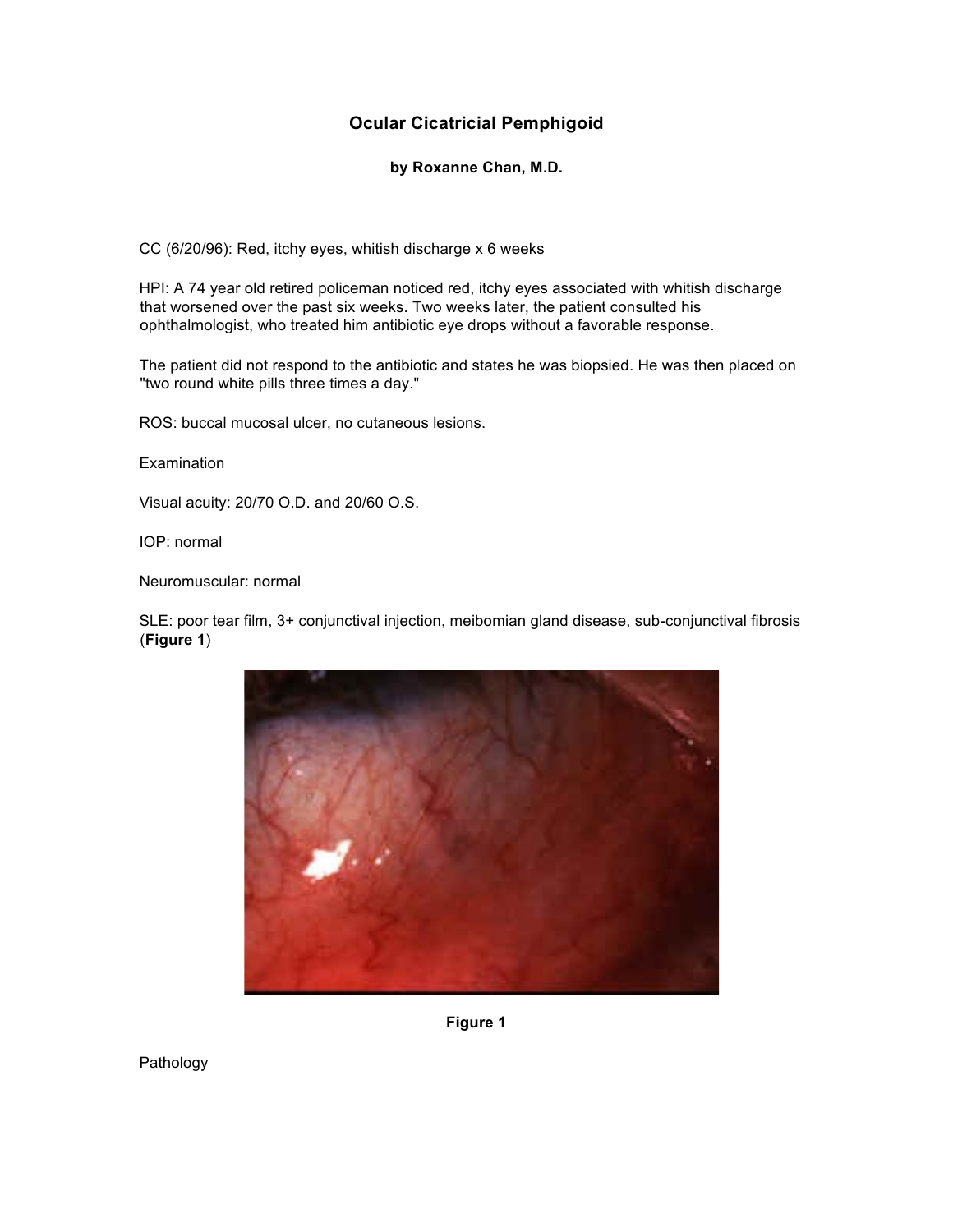Immunoflourescence was negative. OCP perhaps? However, the definitive diagnosis of OCP requires the demonstration of immunoglobulin or complement deposition at the epithelial BMZ of the biopsied conjunctiva. What other entities could this patient have?

Many diseases from this differential diagnosis list can be excluded on the basis of the patient's history and physical examination.

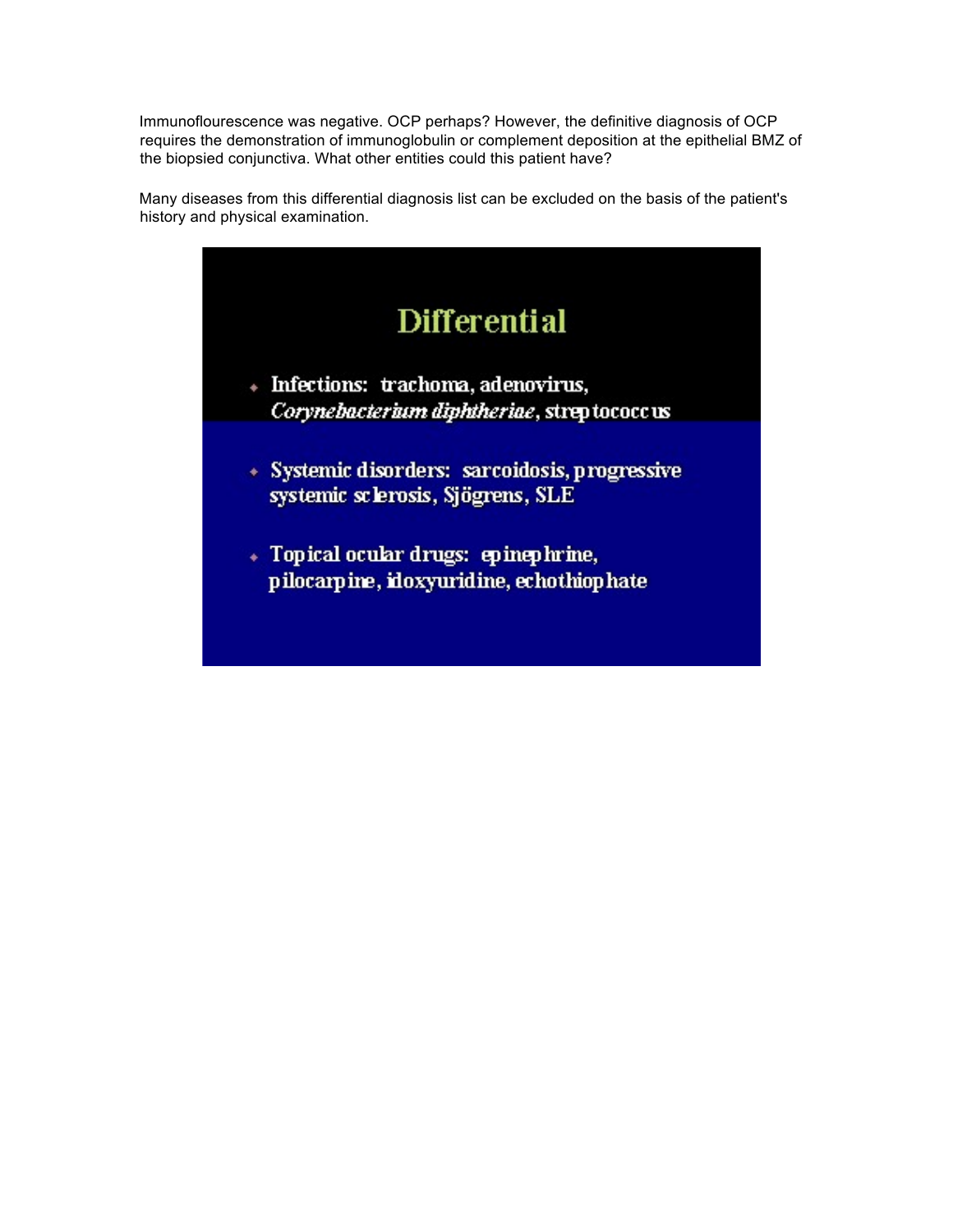# **Differential**

- + Ocular trauma: chemical or thermal burn, multip le surgeries
- Skin and mucous membrane disorders: practolol-induced eruption, SJS, TEN, atopic skin disease, rosacea blep haroconjunctivitis, porphyria cutanea tarda, OCP, erythroderma ichthyosiform congenita, lichen planus

Periodic-acid Schiff stain results reveal linear basement membrane staining. You call the patients regular ophthalmologist, who is back from vacation, and HIS biopsy results are also consistent with OCP, with linear IgA, IgG and complement staining along the basement membrane zone (BMZ). (**Figure 2**) He had placed him on dapsone 25 mg PO tid and the increased the dose to 50 mg PO tid, without control of the patient's inflammation and thus referred the patient to MEEI.



**Figure 2**

Clinical Course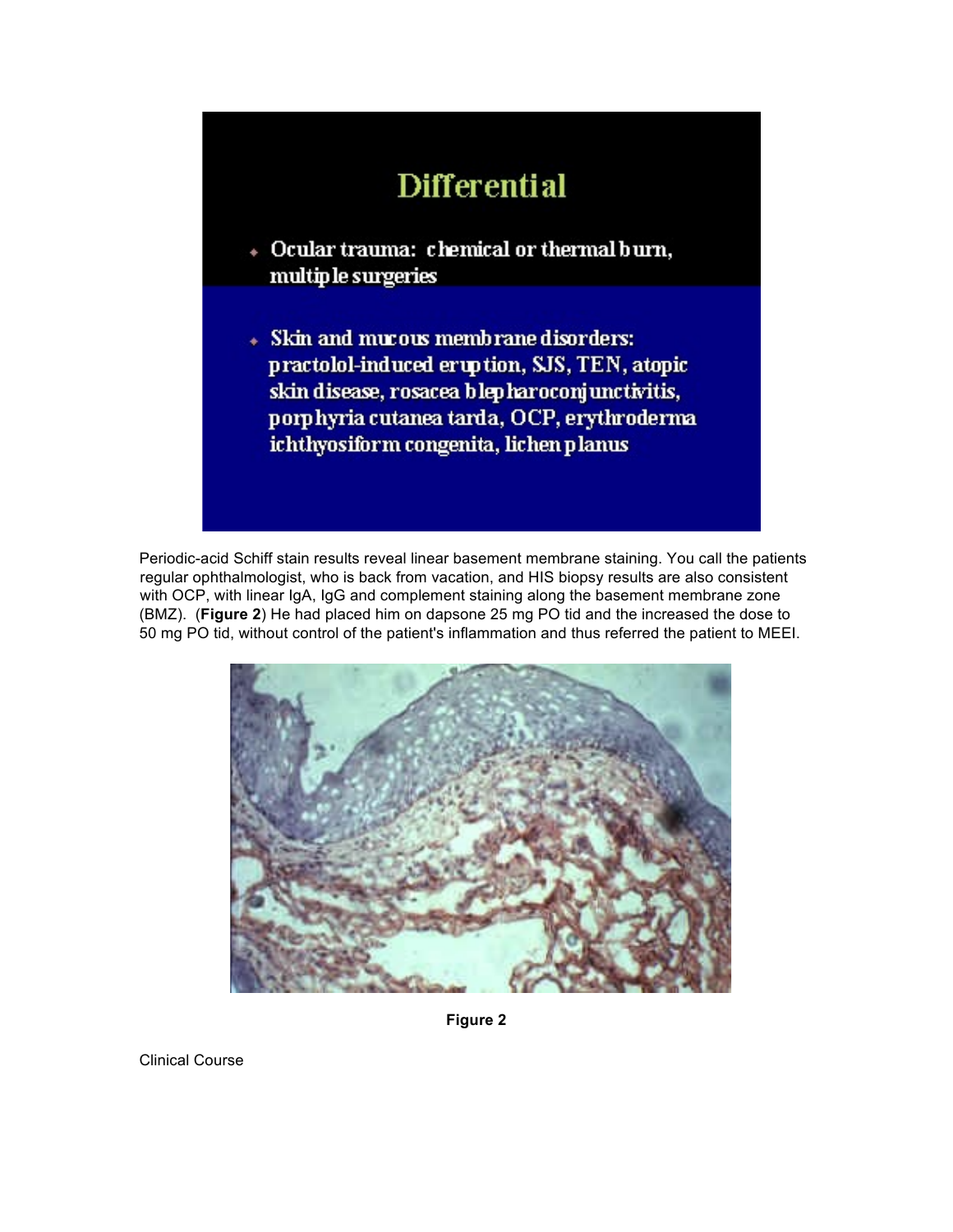Dapsone was discontinued because the patient developed severe hemolytic anemia. He was placed on Livostin four times daily for pruritis then as needed and Vexol four times daily. Methotrexate 7.5 mg per week was initiated (8/22/96) and increased to 10 mg per week (9/12/96) and 15 mg per week (10/3/96) when the inflammation was still not controlled, along with folic acid 6 days per week and close follow-up of CBC and LFT's. However, despite the current level of medication, immunosuppression was not sufficient. Cytoxan 150 mg per day was initiated and methotrexate was discontinued on 10/24/96. The patient required an increased level of cytoxan 200 mg per day (11/14/96), which was discontinued on 12/12/96 due to a hematocrit of 28. The patient then underwent three courses of cytosine arabinoside injections 3 mg/kg in one session every three weeks for three times beginning 1/97 since his inflammation remained active. Prograf (tacrolimus) 8 mg per day was initiated 4/3/97 which seems to have made some difference but with severe abdominal symptoms, notably bloating, diarrhea, and slight persistent nausea; therefore, the drug was discontinued.

The patient's problems were initially worse in the left than in the right eye. His left eye improved a little and now his right is worse. For a year, the patient has experienced significant irritation, redness, burning, increased watering and mild pain in both eyes.

Since the disease was progressive and bothersome despite current therapy and since there was clinically significant inflammation, the patient was placed on intravenous immunoglobulin 50 g over a five day period every two weeks to be initiated around 4/24/97; by 8/5/97, he had a total of six treatments. The patient had significant immediate decreased conjunctiva and scleral erythema and congestion and over six weeks.

Since the patient's intraocular pressures were found to be elevated on subsequent visits, the patient was placed on timolol twice daily in both eyes.

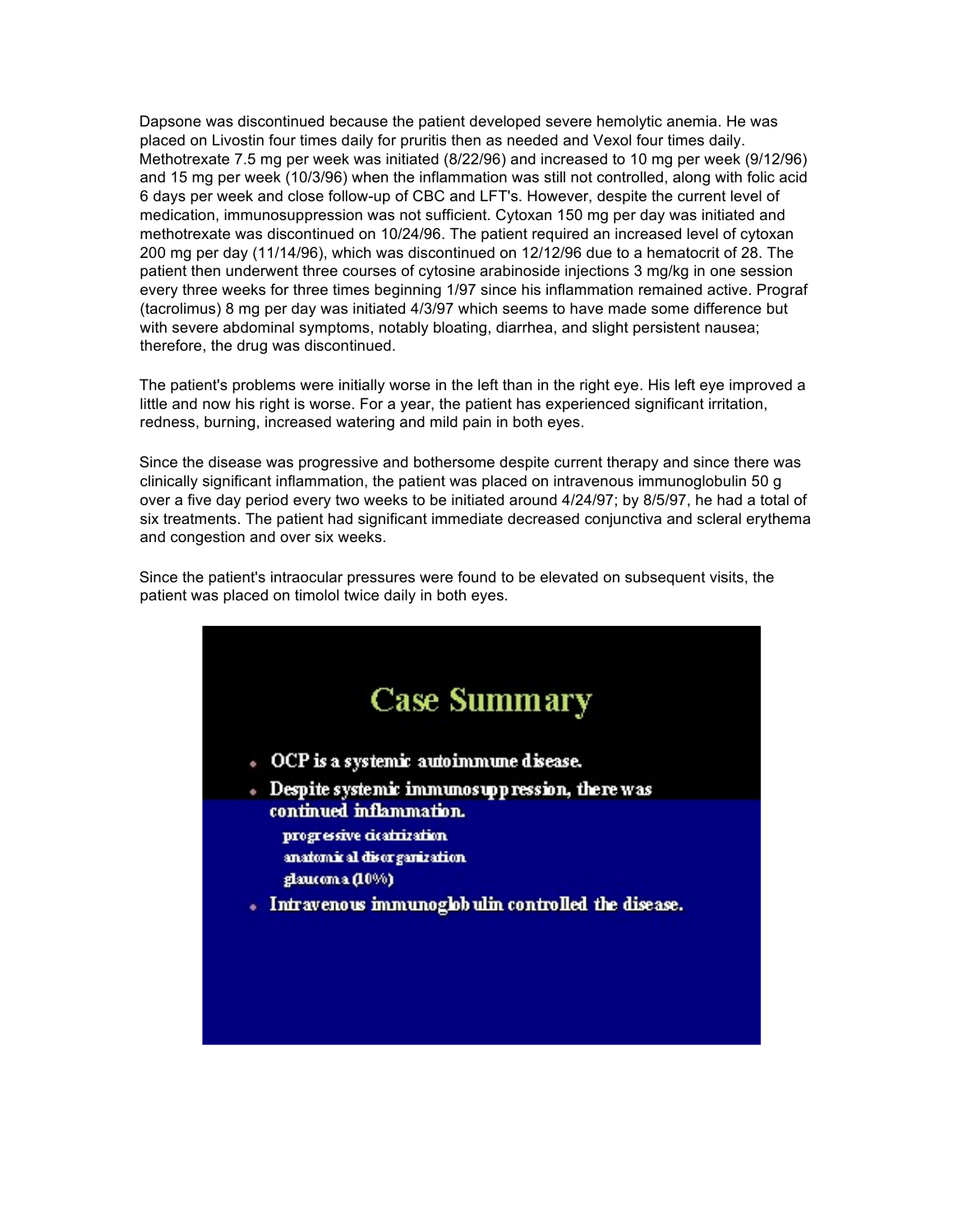The progression of the disease, although usually slow, may be punctuated by periods of explosive exacerbation with rapid progression of conjunctival scarring (such as in this patient) and associated keratopathy. (**Figure 3**)



**Figure 3**



#### **Discussion**

Ocular cicatricial pemphigoid is a systemic autoimmune disease. Mounting evidence supports the concept of immunoregulatory dysfunction: (1) Antibodies are directed against the basement membrane zone (BMZ) of the conjunctiva and other mucous membranes derived from stratified squamous epithelia and occasionally the skin. (2) Antinuclear antibodies and other autoantibodies are found in the serum of many patients. (3) Immunosuppressive techniques are effective.

#### Incidence

Different figures are found in the literature regarding incidence, which usually estimate relatively advanced CP since diagnosis during earlier stages is difficult (stage III). It is likely that stages I and II are not included in these estimates. The estimated incidence of this disease ranges from 1 in 8,000 (Bedell) to 1 in 46,000 (Smith).

#### **Epidemiology**

In the majority of publications, the average age of onset of OCP is 60 to 70 years old, with patients who usually present that are already in stage III. Although OCP is typically a disease of the elderly, patients as young as 19 (Mauriello 1994) and 12 (Iglesias 1992) have been reported. This disease has a slight female preponderance, with a female to male ratio of 2:1. The distribution is worldwide and all races are affected.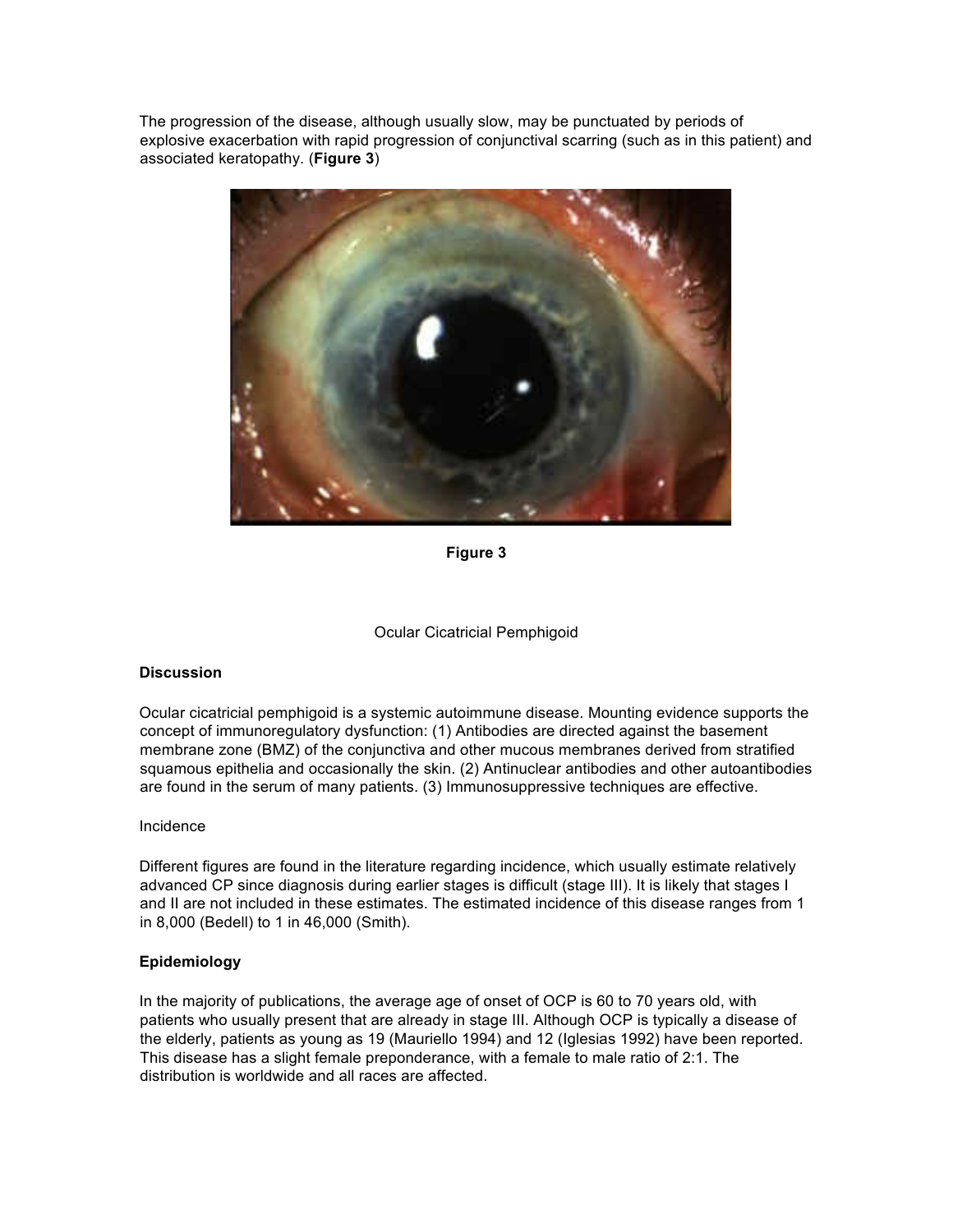#### Clinical Manifestations

Stage I is characterized by chronic conjunctivitis with mild conjunctival or corneal epitheliopathy and subepithelial conjunctiva fibrosis, which is best seen at the tarsal conjunctiva as fine, white striae.

As the disease progresses, there is cicatrization with conjunctival shrinkage, distorted anatomy and foreshortening of fornices (Stage II).

Symblepharon appears in Stage III. Subepithelial fibrosis alters normal eyelid anatomy and adnexal components, disturbing the lid architecture and normal lid/globe relationship. If severe enough, fibrosis may cause cicatricial entropion.

Stage IV is the end stage, which consists of dry eye with keratinzation of the cornea and ankyloblepharon, which immobilizes the globe. Profound keratopathy can develop secondary to eyelid disorders, tear insufficiency, and corneal exposure. There is corneal epitheliopathy, persistent epithelial defects, stromal ulceration, and neovascularization, all developing with astonishing rapidity. Secondary microbial keratitis is common, with perforation and endophthalmitis complicating the disease. (**Figure 4**)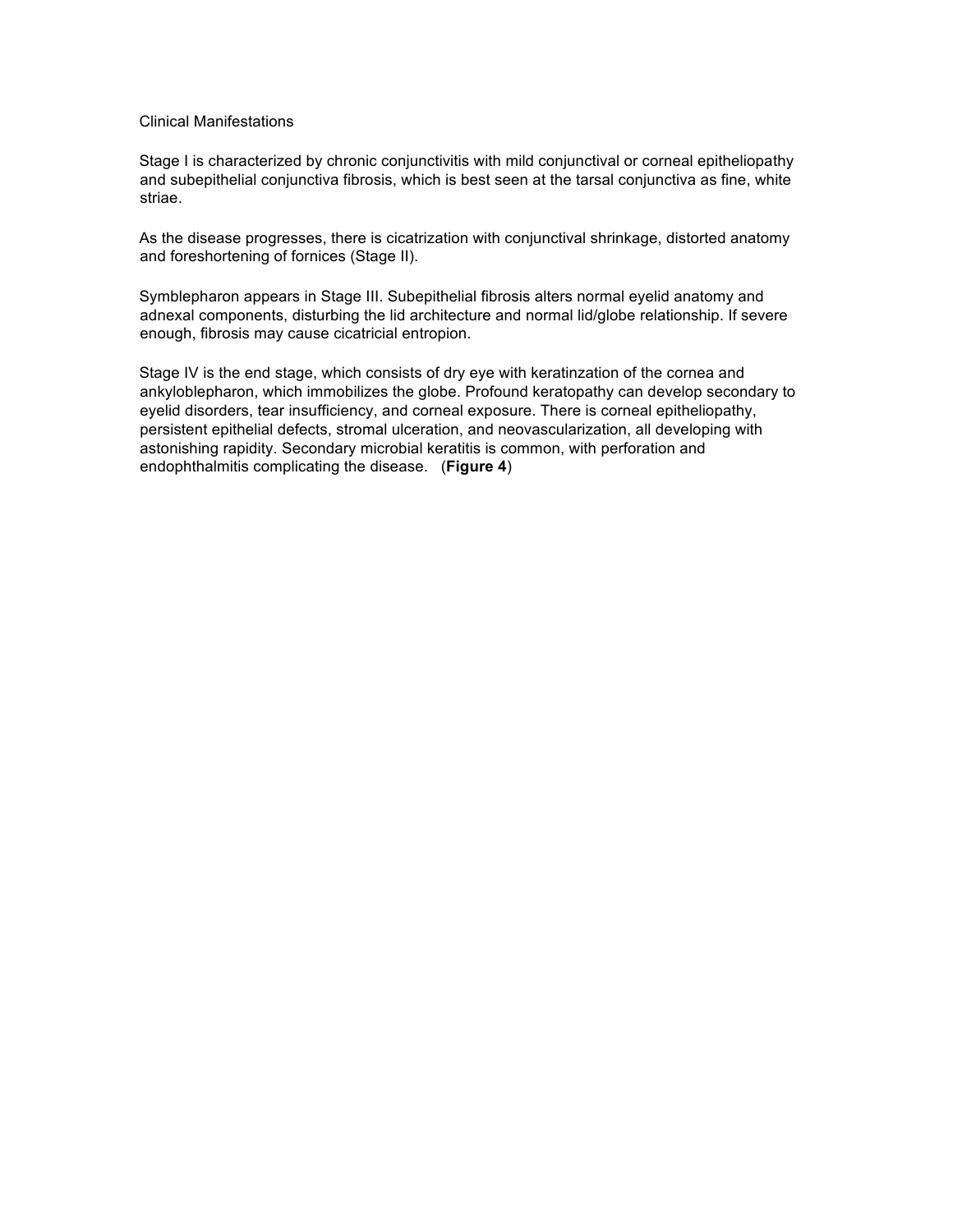

# **Eye Manifestations**

**Stage II** 

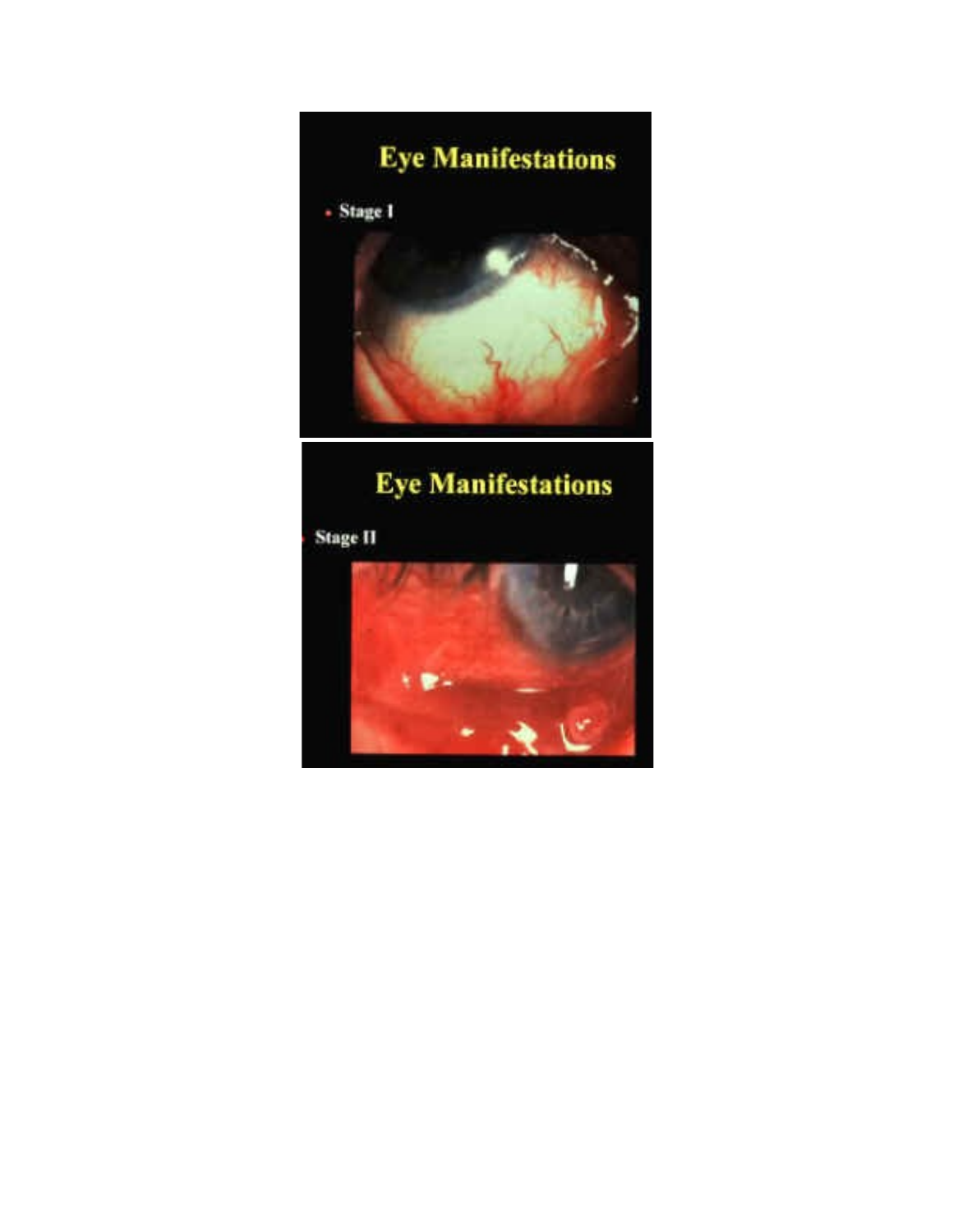# **Eye Manifestations**

**Stage III** 



### **Eye Manifestations**

**Stage IV** 





#### Clinical Course

The course of OCP is characterized by chronic relapsing and remitting cicatrizing conjunctivitis and progressive conjunctival subepithelial fibrosis causing distorted anatomy, such as trichiasis and entropion, tear film abnormalities (exposure and MGD), and limbal stem cell deficiency, results in severe corneal epitheliopathy, persistent epithelial defect, corneal stromal ulceration, secondary infection, corneal neovascularization, and blindness. In the end, the cornea is fully scarred, vascularized, and keratinized. It may take 10 to 30 years to reach this endstage.

Of 111 patients, 26% had glaucoma, most with advanced, with a long history of medication use, optic nerve damage, and visual field loss (Tauber 1989).

**Differential**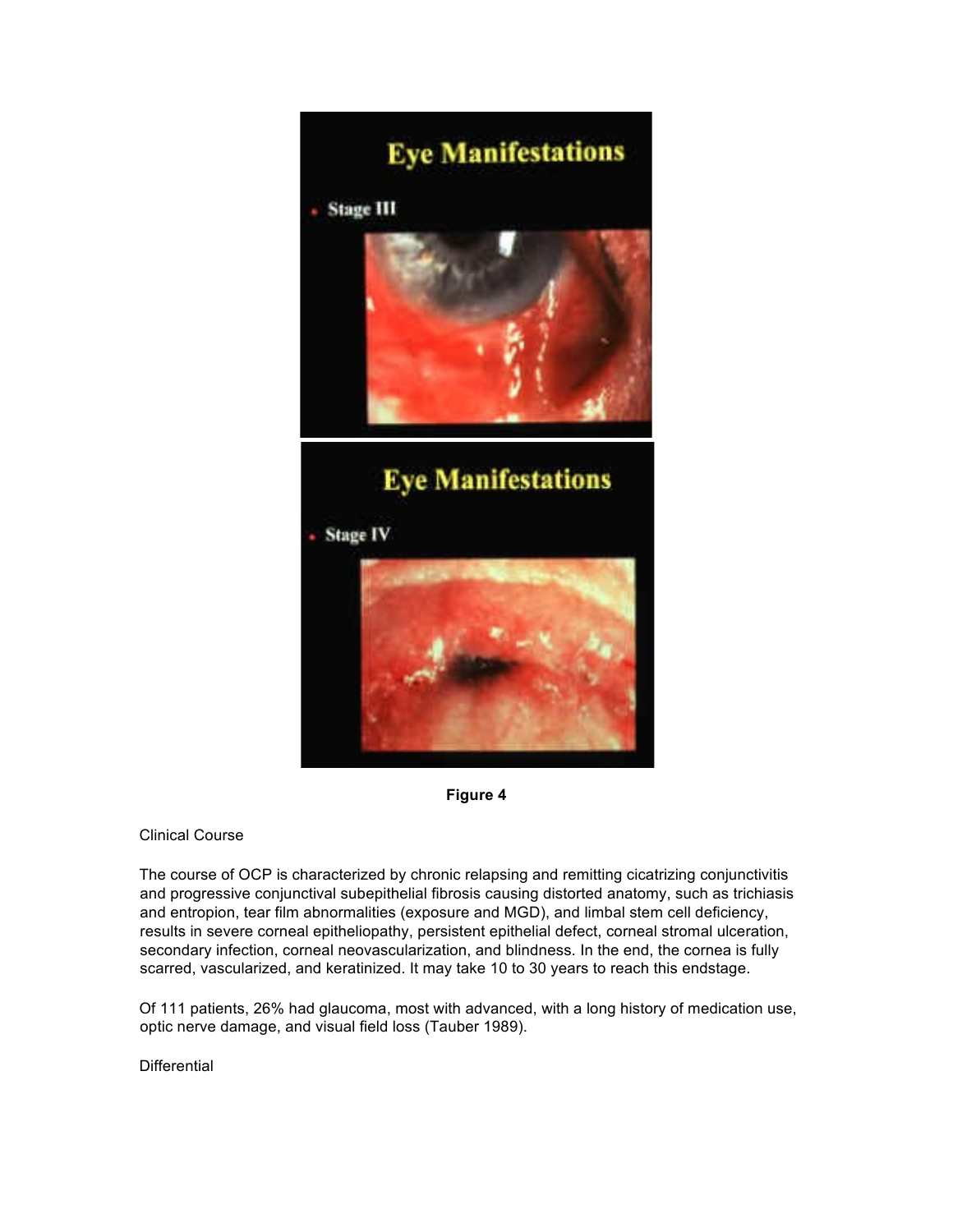Cicatricial pemphigoid (CP) has a wide spectrum to disease presentations; thus, the name OCP is misleading. The nonocular manifestations of CP may include skin, scalp, oral mucosa, pharynx, larynx, trachea, esophagus, vagina, urethra, and anus. The desquamative gingivitis presents in nearly all patients. There may be esophageal or tracheal stricture formation, risking suffocation. Oral mucosal presentation is quite variable from chronic, erythematous lesions to erosions covered by a fibrinous slough produced by bullae rupture involving gingiva, buccal mucosa and palate.

Scarring of the skin and mucosa is usual. The skin lesions are of two types: recurrent vesiculobullous lesions similar to but smaller than those of bullous pemphigoid (these rupture and heal without much scarring) or erythematous plaques of the head and neck that evolve into pruritic blisters which rupture and leave atrophic scars, called Brusting-Perry CP, which shares immunopathologic features with both pure mucosal CP and bullous pemphigoid (BP) of the skin.

Oral pemphigoid (OP) patients usually have a benign self-limited disease in which pathological changes are restricted to the oral mucosa, unlike patients with OCP, who may have involvement of other mucous membranes. Patients may also have skin involvement.

Immune-mediated subepidermal bullous dermatoses that are characterized by in vivo-bound linear IgG or IgA and complement deposition at the cutaneous BMZ include pseudo-ocular cicatricial pemphigoid (P-OCP), epidermolysis bullosa acquisita (EBA), BP, and linear IgA disease. CP reveals subepidermal, large, tense, nonscarring blisters on erythematous urticarial like lesions.

Since it's first description in the 1970's, numerous substances, such as antiglaucomatous drugs have been reported as potential causes for drug-induced pseudopemphigoid.

EBA is an acquired systemic bullous disease characterized by IgG autoantibodies directed against type VII collagen, the major component of anchoring fibrils. The classical phenotype of EBA is a non-inflammatory, mechanobullous disease resembling BP. Mucous membrane involvement is frequent but usually mild. Direct immunofluourescence may reveal linear IgA and C3 at the BMZ, with IgA anti-BMZ autoantibodies stained on the dermal side of salt-split skin by indirect immunofluorescence and recognized a 290-kDa protein comigrating with type VII collagen by immunoblotting (Caux 1997).

Dermatitis herpetiformis is characterized by clusters of vesicles on residual hyperpigmentation, is pruritic, associated with GI disease, gluten sensitive enteropathy, younger patients, and is treated with dapsone.

Lever, a Boston dermatologist, was the first to make the clinical and histopathologic distinction between pemphigoid and pemphigus in 1953. The predominance of mucosal lesions or lack of skin lesions distinguish CP from BP. Bullous pemphigoid is an autoimmune subepidermal blistering disease seen primarily in elderly persons, characterized by the development of tense bullae and by the presence of linear antibasement membrane antibody staining (Frith 1989). In BP, the antigens involved in the autoimmunity are epidermal basement membrane peptides BPAg1 and BPAg2.

PV is an immune-mediated vesiculobullous disease of the skin and mucous membranes, but antibody deposition is intercellular. Generally, patients present first with oral lesions, which may precede the cutaneous lesions, such as bullae and erosions, by several months. PV has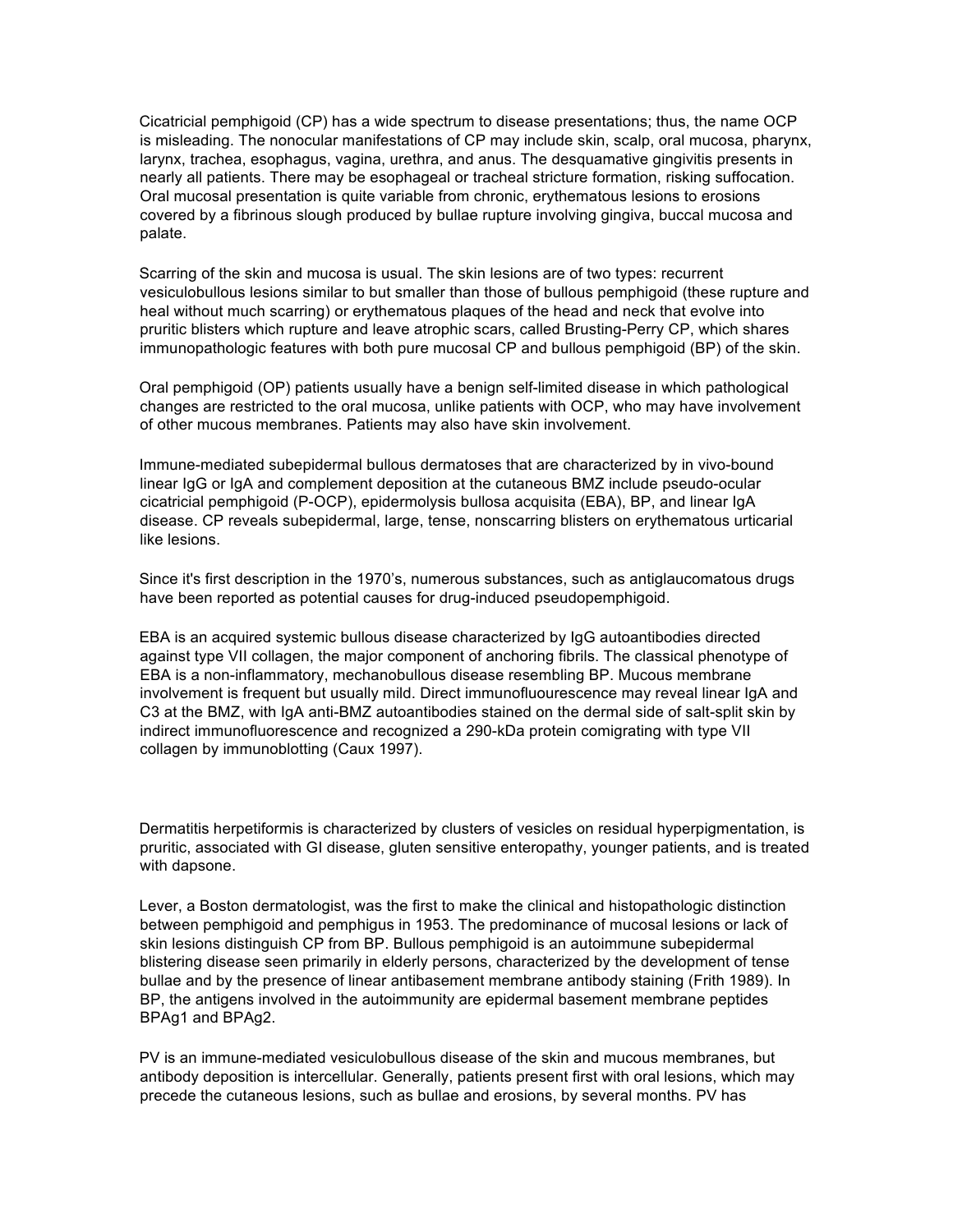extensive lesions, mostly erosions and crusts. There are no intact bullae. Nikolsky's sign is positive. Ocular manifestations are unusual. The most common ophthalmologic involvement in PV is conjunctivitis, but without progressive scarring such as occurs in OCP. Corneal involvement is rare. PV can be differentiated on the basis of clinical findings and histopathological and immunohistochemical features. Pemphigus-like antibodies were found in a patient on indirect immunofluorescence (Kuman 1980). Generally, PV can be treated with steroids or with a combination of an immunosuppressant and corticosteroids.

Chronic progressive conjunctival cicatrization is found in other mucocutaneous disorders, such as linear IgA disease that also has complement C3 deposition. Linear IgA disease resembles DH, differentiated by DIF findings. It appears like bullous impetigo and has large blisters arranged in a rosette pattern.

#### **Diagnosis**

Diagnosis of OCP is difficult in the early stages of the disease. It is of critical importance to make the diagnosis as early as possible to allow early treatment. Conjunctival biopsy facilitates the early diagnosis of OCP. The routine use of immunoperoxidase in immunofluorescence-negative biopsies increases the sensitivity from 52% to 83% in 166 patients with clinically suspect OCP (Power and Foster 1995).

In normal conjunctiva, the epithelium is nonkeratinized and about 5 layers thick. There are scattered individual secretory cells (goblet cells), whose function is to secrete mucin, a glycoprotein which upon hydration forms a lubricating solution (mucus). In the underlying substantia propria of dense connective tissue, a small number of mononuclear cells are seen. The normal localization of the mast cells is beneath the epithelium.

CP is characterized by a separation of the basal epithelium from the underlying basement membrane, forming a subepithelial bleb that tends to form a scar. The histopathological conjunctival finding in OCP patients reveals submucosal scarring with aberrant type IV and VII collagen (Dutt 1996), chronic inflammation, perivasculitis, and squamous metaplasia of the epithelium with loss of goblet cells. In CP, there are enormous inflammatory cell infiltrate into the substantia propria with neutrophil margination. Plasma cells predominate in the infiltration. Eosinophils stain inside vessels prominently. Neutrophils are present in the epithelium with occasional eosinophils. Mast cells are prominent in the stroma.

#### Pathophysiology

The pathophysiology of fibrosis is incompletely understood. OCP and other clinical subsets are all histologically characterized by the definitive immunoglobulin and complement deposition at the conjunctival BMZ (Foster 1986, Fine 1984), separation of the epithelium from the underlying tissues within the BMZ, and initiation of a type II hypersensitivity reaction. There is striking IgA and IgG along the BMZ with immunoflourescence. (**Figure 5**) Linear IgA deposition deposition at the BMZ correlates with primary subepidermal bullous disease in a high percentage of patients, but reflects a heterogenous group of blistering disorders (adult linear IgA bullous dermatosis, chronic bullous disease of childhood, CP, BP, EBA). with or without IgG deposition (Peters 1989).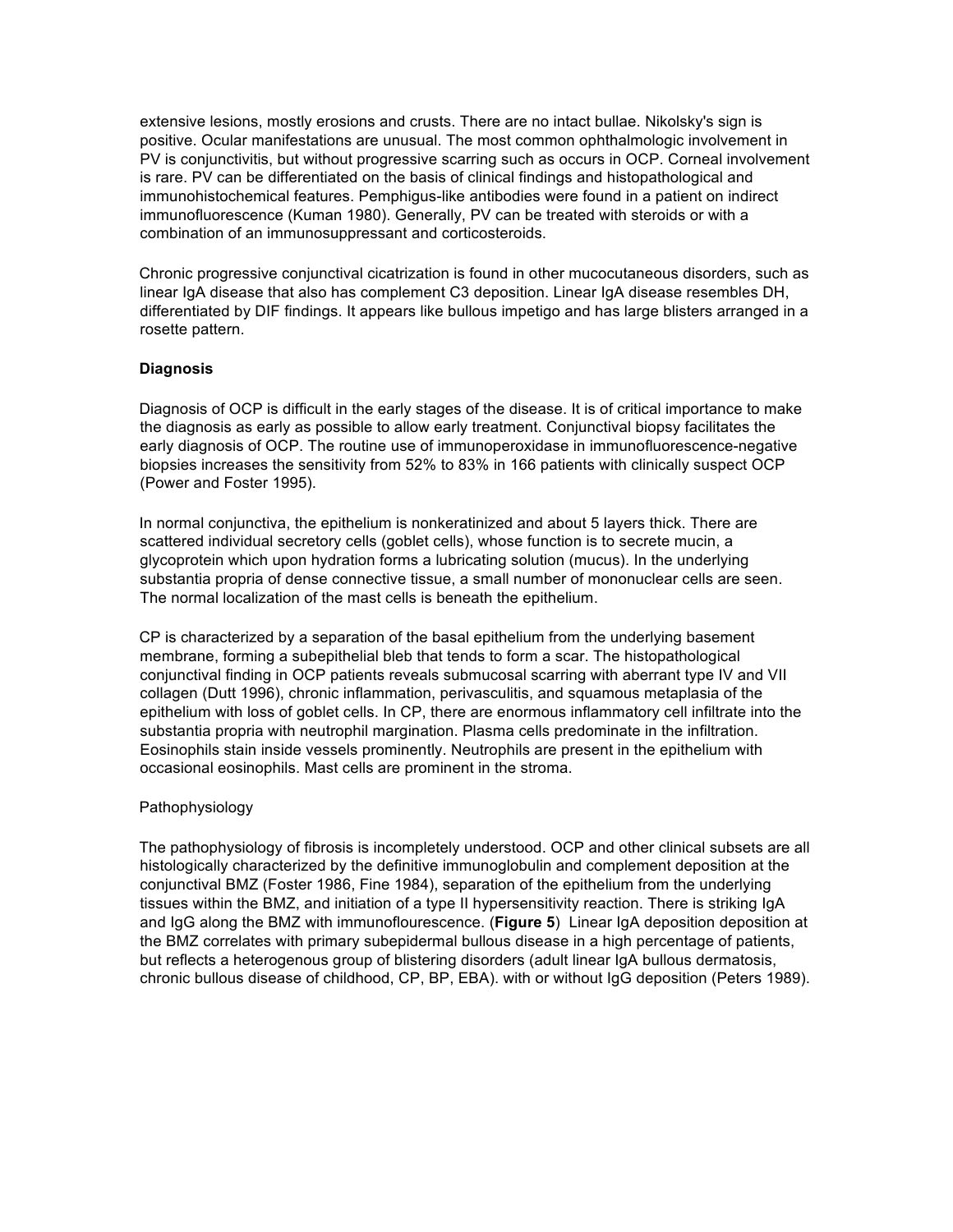

**Figure 5**

Antibodies are also found in the serum, as detected by radioimmunoassay and the immunopathologic abnormalities deposition are not limited to the conjunctiva.

In PAS, goblet cells are decreased or absent in advanced OCP. Decreased numbers of conjunctival goblet cells, coupled with decreased tear stability and eventual tear insufficiency in CP patients have led some to characterize CP as a mucin deficient dry eye. However, patients with active CP have excess mucous production and strands of mucous-like material in the inferior fornix. Observations with scanning and transmission electron microscopy indicate that mucous is present on the surface of the conjunctiva, even though goblet cells are not seen.

Biochemical studies of patients with active OCP have shown that patients have measurable amounts of mucin glycoprotein. The source of these mucins could be the lacrimal apparatus or nongoblet conjunctival epithelium. Histologic studies have indicated that the main accessory lacrimal gland tissues contain PAS positive granules. With Mucomyst treatment, or with chemotherapy control of inflammation, the thick sheet of mucous is significantly decreased.

In giemsa staining, there is an overrepresentation of mast cells in the stroma and none in the epithelium.

Genetics: An isolated family study did not support a single-gene theory for the development of OCP (Bhol 1995). There is an increased association with DQB1\*0301 (Haider 1992). 16/21 (76%) Caucasian patients with OCP carried the class II MHC gene DQB1\*0301 compared to 14/42 (33%) of race-, age-, and geography-matched normal individuals; however, this allele is not significantly increased in patients without ocular involvement (Chan 1997). In another study, BP, OCP, and OP patients had increased association with DQB1\*0301, a common marker for enhanced susceptibility and that T-cells recognized this class II region bound to a peptide from the basement membrane of conjunctiva, oral mucosa, and skin (Delgado 1996, Ahmed 1991). Patients with OP (38.6%) and OCP (52.6%) had increased association with this allele than controls (17.8%) (Yunis 1994); OCP (90%) and controls (52%) (Chan 1994). An increased association with HLA-DR4 was found (Zaltas 1989). The environmental trigger that stimulates the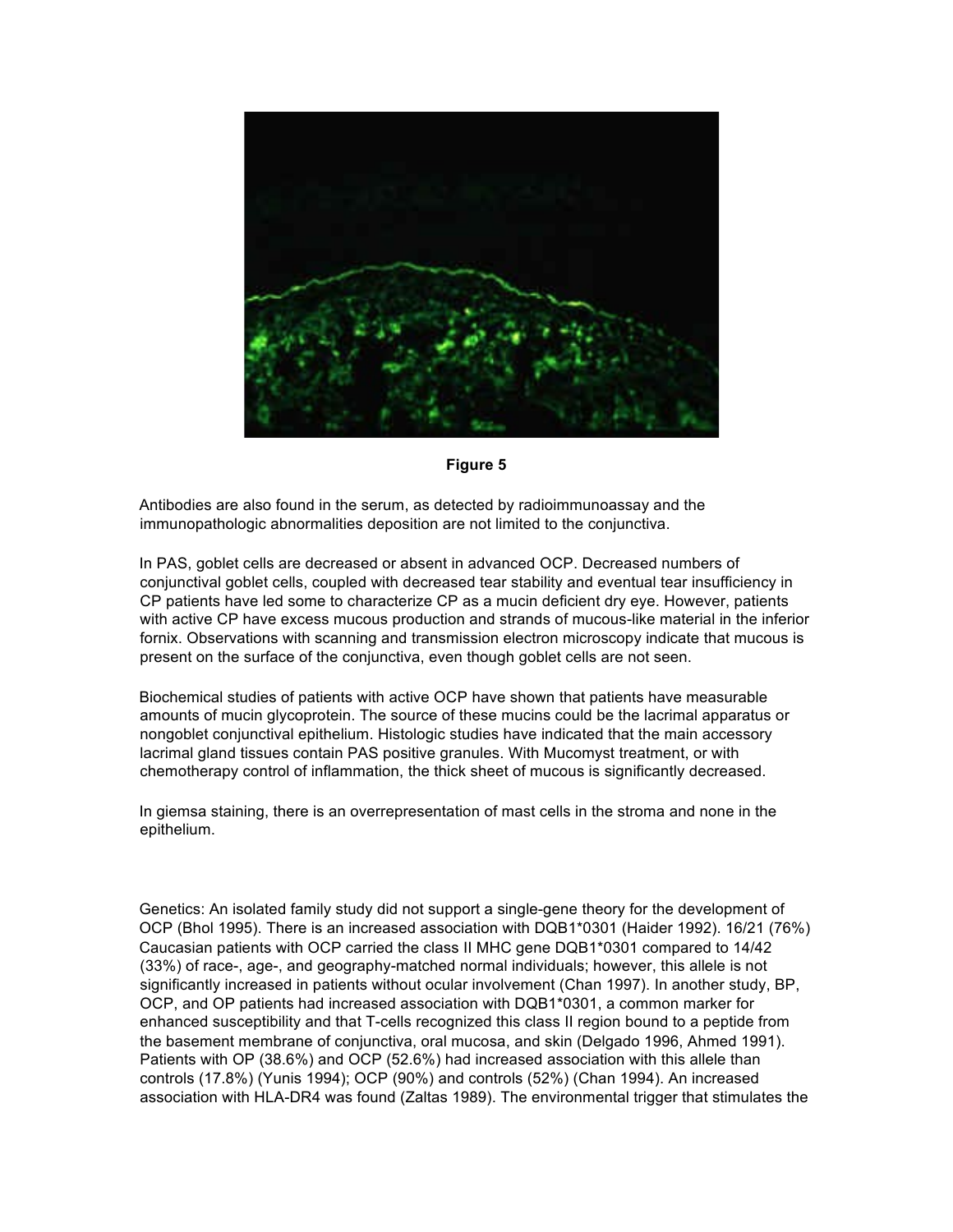individual to develop OCP may be microbial or chemical, for example drugs such as practolol, pilocarpine, timolol, echothiophate iodide, or epinephrine.

Antigens: It should be recognized that multiple antigens in the BMZ of squamous epithelia may serve as targets for a wide spectrum of autoantibodies observed in vesiculbullous diseases. Molecular definition of these autoantigens will facilitate the classification and characterization of subsets of CP and help distinguish OCP from BP.

The OCP antigen is different than those of BP or P-OCP. Purified IgG from the sera of patients with active OCP identified a cDNA clone from a human keratinocyte cDNA library that had complete homology with the cytoplasmic domain of beta-4 integrin subunit. The sera recognized a 205-kDa protein in human epidermis, human conjunctiva, and tumor cell lysates that was identified as the beta-4 subunit by its reaction to monoclonal and polyclonal antibodies of human beta-4 integrin (Mohimen 1993). Sera from patients with BP, PV, and CP-like diseases did not recognize this 205-kDa protein, indicating the specificity of the binding to the beta-4 subunit. These data strongly implicate a role for beta-4 integrin in the pathogenesis of OCP (Tyagi 1996).

Some patients have antiepiligrin, a laminin isoform, IgG autoantibody deposition at the BMZ; indirect immunofluorescence shows IgG against the dermal side of salt-split skin. One patient reported had both oral cavity pemphigus vulgaris and OCP diagnosed by histopathology and direct/indirect immunofluorescence and confirmed by immunoblot analysis of serum; dapsone and sublesional corticosteroids were used (Buhac 1996).

Cells: There is a possible defect in immunoregulation, with decreased Ts and immunoglobulin production. Immunohistochemical staining reveals mainly CD4-helper T-lymphocytes in the inflammatory cell population in the substantia propria. There may be distinct T-cell subsets in the conjunctiva of healthy persons and of patients with OCP (Bialasiewicz 1997). Alpha/beta-TCR+ cells can be found in the non-infected epithelium and stroma of healthy and inflamed conjunctiva in patients with OCP, lye burns, and SJS, whereas gamma/delta-TCR+cells are absent (Bialasiewicz 1996). There was an increased absolute number as a percentage of CD3+ TCR gamma/delta+ T-cells (Soukiasian 1992). In OCP patients, human mucosal lymphocyte antigen (HML-1) (mucosa-specific intraepithelial lymphocytes that correspond to the supressor/cytotoxic subset and express HML-1) was normal CD8/HML-1+ cells but CD8/CD4+ cells was low (Dua 1995). Acutely, the conjunctiva is infiltrated with neutrophils, macrophages Langerhans cells and CD8+ and CD4+ T-cells while in chronic disease, the conjunctiva is infiltrated by CD8+ and CD4+ cells, the latter of which shows evidence of activation (increased IL2R and HLA class II expression) (Sacks 1989, Elder 1994, Mondino).

The total mast cell number and ratio of connective tissue mast cells to mucosal mast cells (MMC) were significantly higher in OCP than in normal conjunctiva (Hoang-Xuan 1989).

Limbal langerhans cell density (IIF on CD1a+) in OCP is significantly higher than in normal conjunctiva (Bodaghi 1997)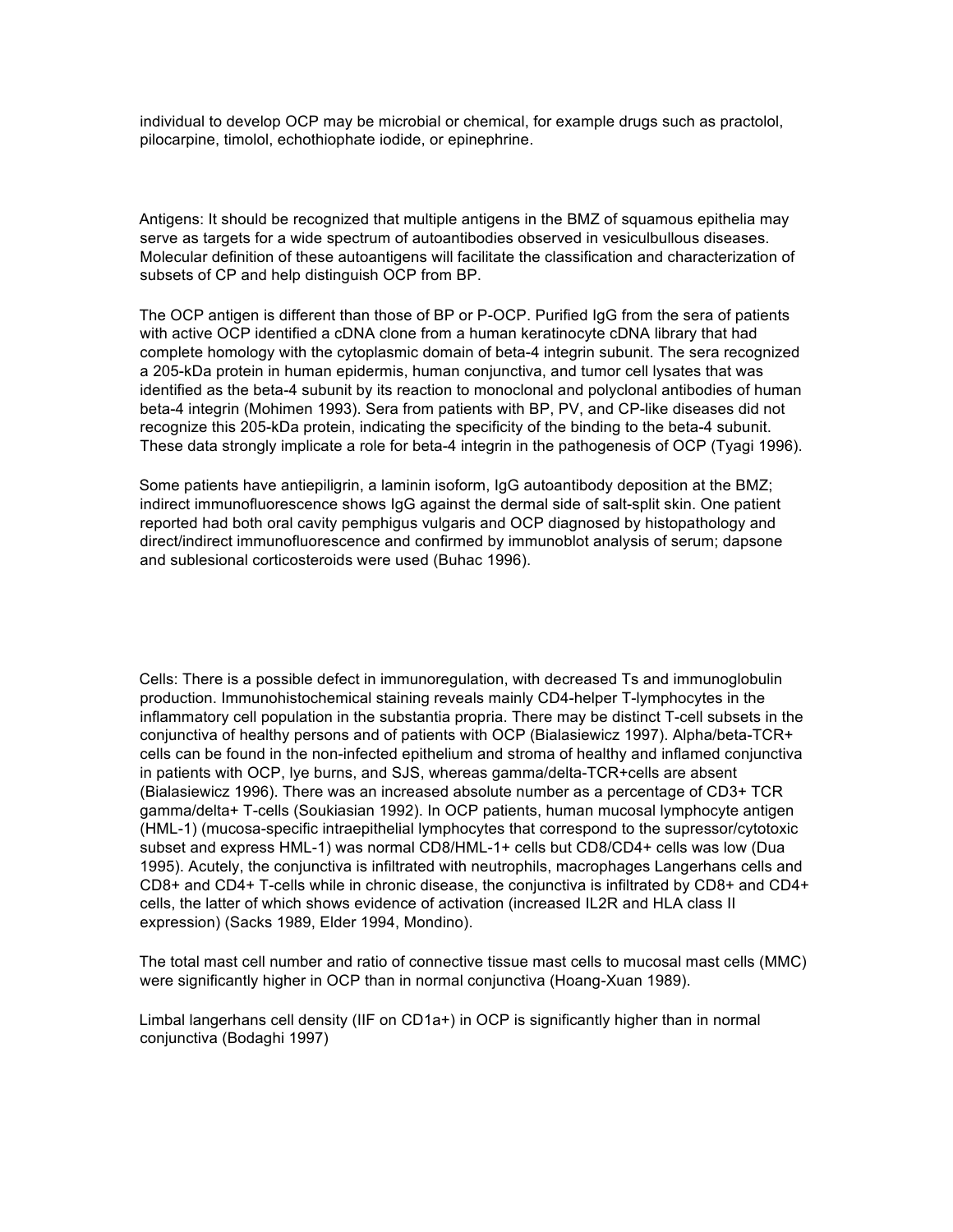#### **TREATMENT**

Persistent epithelial defects, limbal inflammation, ongoing conjunctival inflammation are important factors that lead to keratopathy and visual handicap. Systemic immunosupression (Foster 1980, 1982, Mondino 1983) and aggressive management, in collaboration with the chemotherapist or rheumatologist is highly effective in controlling the disease, and may cure it in many instances.

Several randomized, controlled clinical trials done in the mid-eighties have demonstrated that systemic chemotherapeutic agents are both safe and effective when use properly in over 90% of the patients with CP and poses fewer long-term risks than does systemic corticosteroids. Systemic immunosuppressives should be used only in patients with progressive disease, not for those with quiescent or end stage disease.

High dose prednisone can control the process, but the long-term consequences of moderate to high doses of systemic steroid required for control of CP are unacceptable. Therefore, along with evidence for immunoregulatory dysfunction, methotrexate, azathioprine, and cyclophosphamide were eventually employed for CP, after demonstrated success for PV and BP.

Dapsone is sulfone-derived, related to the sulfonamides, whose mechanism of action lies in interfering with neutrophil chemotaxis and inhibiting lysosomal enzyme release and neutrophil phagocytosis. Stratification of results revealed that dapsone, a drug widely used in treating dermatologic disorders (such as dermatitis herpetiformis, and BP) and leprosy, was the most effective initial agent for modestly active OCP (Tauber 1991). Hemolysis, such as was seen in our case presentation, is a well-known complication; rarely neutopenia or agranulocytosis may occur (Raizman 1994), especially 8 to 10 weeks after initiating therapy, resulting in a 50% mortality rate. Methemoglobulinemia is common; anorexia, nausea, vomiting, and an infectious mononucleosislike syndrome may be fatal. These hematologic abnormalities return to normal after cessation of dapsone. A safe dose is less than 100 mg/day in healthy and less than 50 mg/day in G6PDdeficient patients. Sulfapyridine is a good alternative (Elder 1996).

3/4 patients responded to azathioprine (Dave and Vickers 1974).

Cyclophosphamide was the most effective initial choice for highly active cases; a sequential approach is presented (Tauber 1991). Agents such as azathioprine and cyclophosphamide may be used if conventional therapy, such as dapsone or prednisone, are ineffective.

Cyclosporine (Palestine 1984) and high dose prednisolone are effective in severe inflammation caused by OCP but may not completely prevent cicatrization (Elder 1995).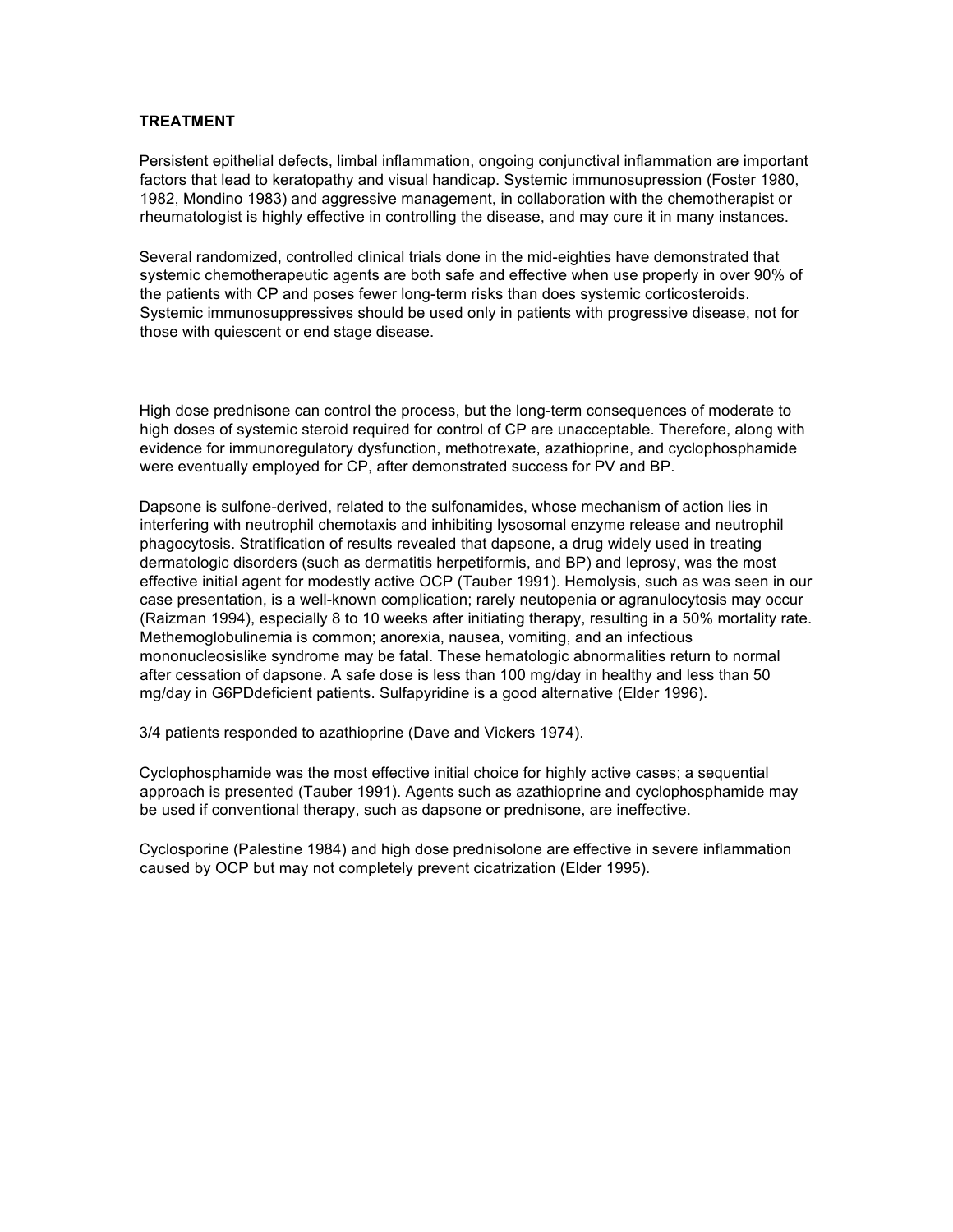

For mild to moderate inflammation, the first drug of choice is dapsone. If an insuffient response is noted, then azathioprine should be added to the treatment regimen. If still no response, then the next step should be the substitution of dapsone by azathioprine.

If there is severe inflammation or rapidly progressive disease, the cyclosphosphamide and systemic prednisone is recommended. The systemic steroids is gradually tapered after the inflammation is controlled (and not more than 2 months).

Methotrexate is also used occasionally.

Many of our patients repond to intravenous immunoglobulin.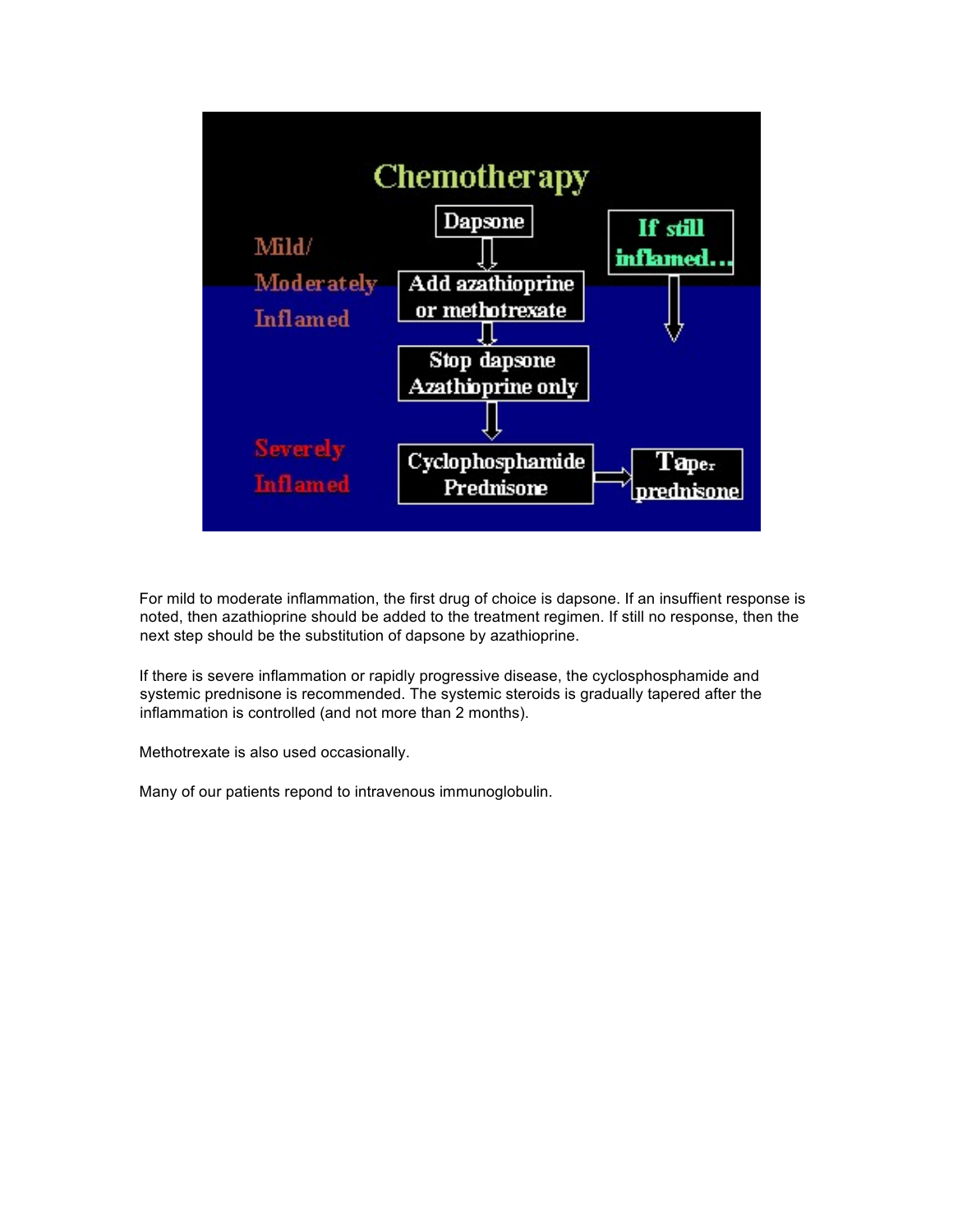### Intravenous Immunoglobulin

- + Indications: chemotherapy resistant patients
- + Dose: 2 to 3 g/kg/week
- + Interval: 2 to 4 weeks
- + Precautions: volume overload, vasoocclusion
- Contraindications: selective IgA deficiency, severe systemic reaction to IV or IM human Ig
- + Potential adverse effects: headache (1%)
- + Advantages: minimum or no side effects (99%)

### **IVIg: Mechanisms of Action**

- + Fc receptor blockage and modulation
- Inhibits B cell function
- + Restoration of idiotypic network
- Induction of Ts cell activity
- Modulation cytokine production to decrease antibody production (ie. IL-10)
- + Modulate complement up take on target cells
- Modulate T cell functions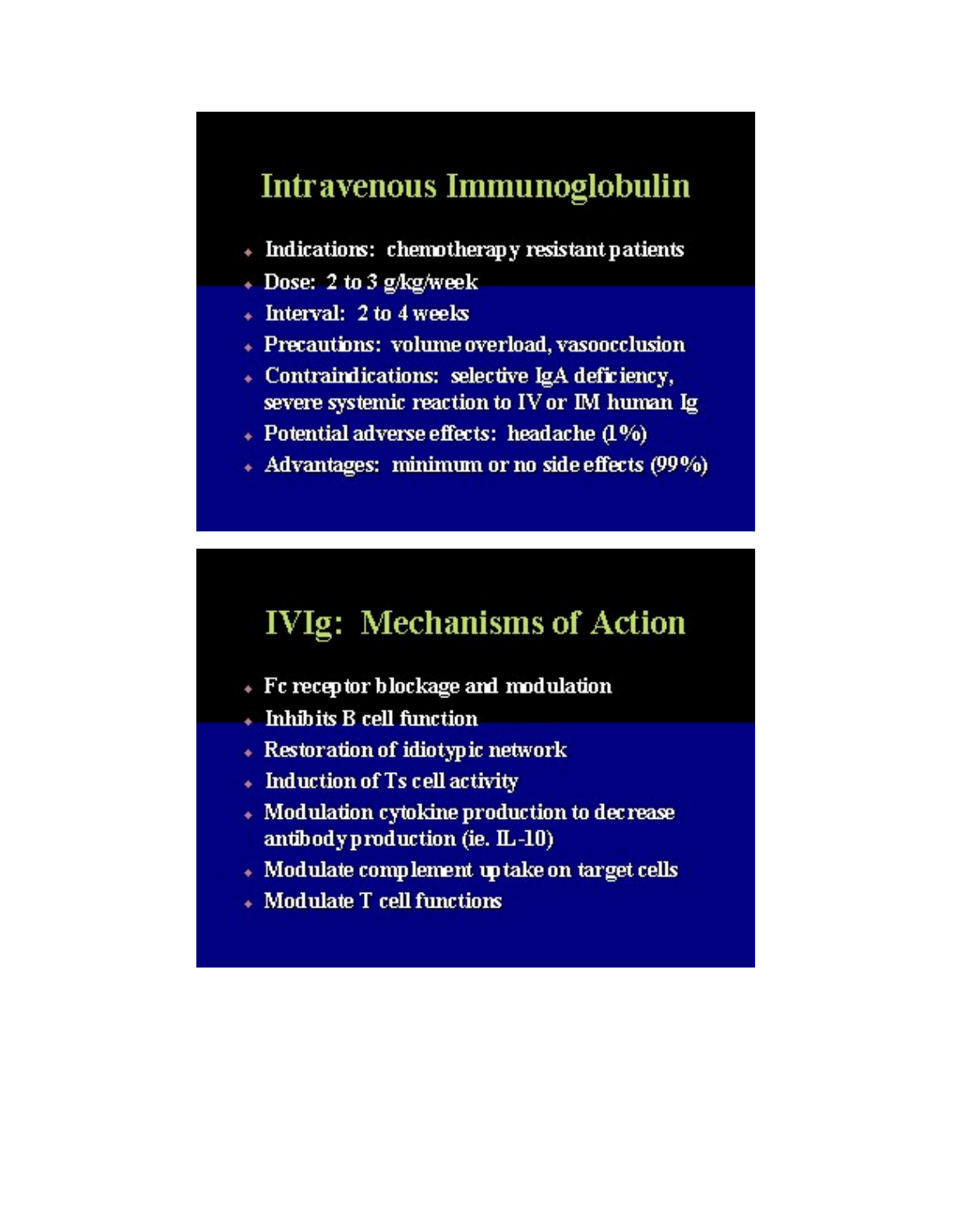### **Treatment**

- + inflammation
- + posterior lid keratinization
- + trichiasis/distichiasis
- + dry eye
- + exposure
- + meibomian gland disease
- + limbal cell deficiency
- + poor substrate
- + hypesthesia

The most common indications for PK are corneal perforation and extensive corneal scarring (Tugal-Tutkun 1995). However, the outcome of successful PK is poor in eyes with end-stage chronic cicatrizing conjunctival diseases such as OCP, SJS, and toxic epidermal necrolysis due to immunologically-driven conjunctival inflammation, trichiasis/distichiasis (Wells 1988), severe dry eye and extensive corneal neovascularization. The major causes of graft failure are immunologically-driven inflammation, trichiasis/distichiasis, epithelial defect formation/persistence, stromal ulceration, dry eye, poor substrate, meibomian gland disease, posterior lid margin keratinization, hypesthesia, perforation, limbal stem cell deficiency and graft rejection. A combination of techniques, such as cryotherapy (Elder 1994) or epilation, mucous membrane grafting (Heiligenhaus 1993, Shore 1992), limbal stem cell and amniotic membrane transplantation, mucous membrane grafting, anterior segment reconstruction can be used to reconstruct the ocular surface (Tsubota 1996) and increases the prognosis for visual rehabilitation.

Corneal epithelial defects (18%) and limbitis (32%) were associated with a worse visual prognosis (Elder 1996). After withdrawal of immunosuppressive therapy for OCP, one-third of patients remained in remission for an average of 4 years and 22% relapsed, who regained control readily upon reinstitution of therapy (Neumann 1991). Since relapse may be slow to develop, the disease can be controlled with reinstitution of therapy, even with less aggressive treatment, patients (active and inactive) must be monitored for possible relapse life.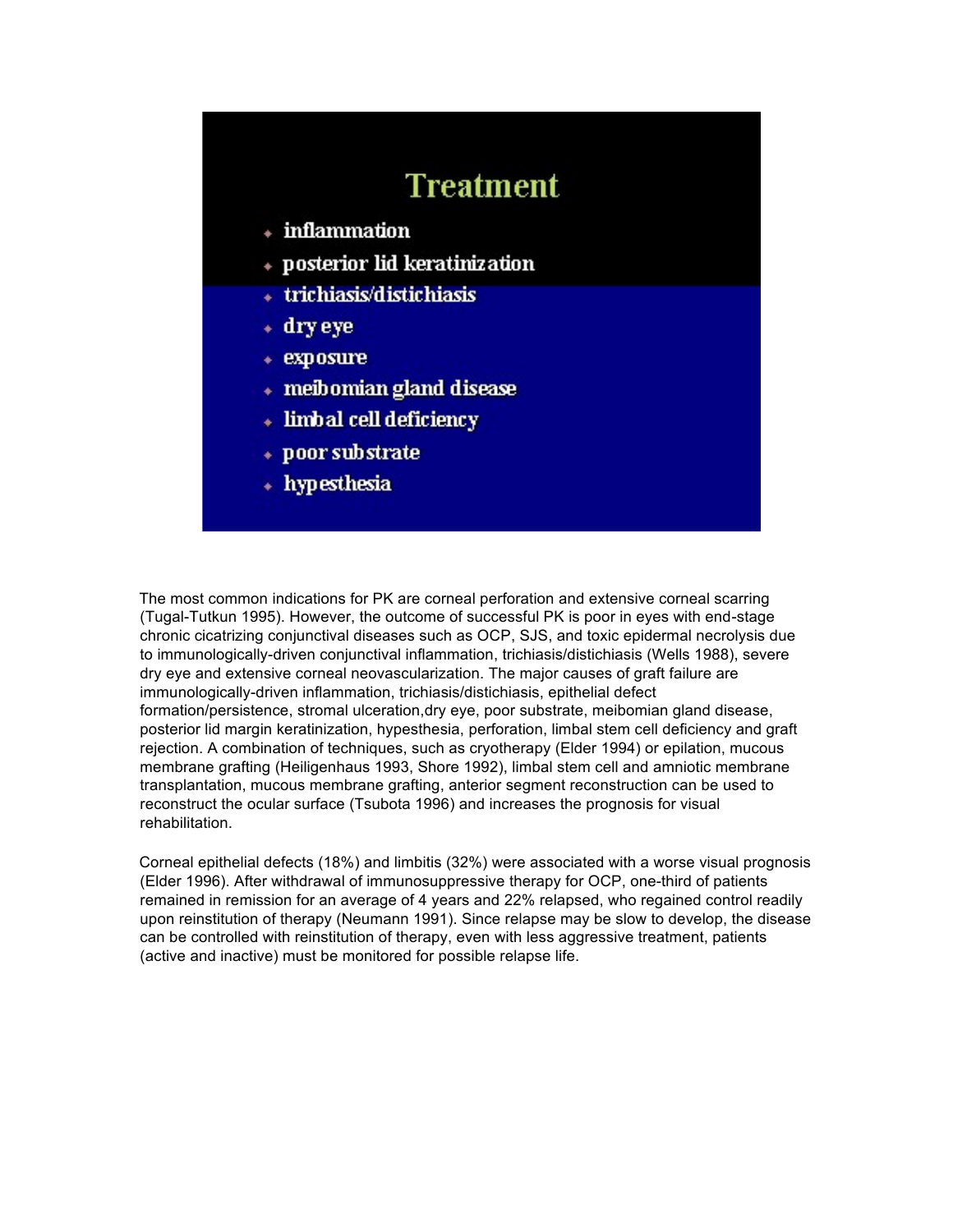## Conclusion

- + OCP is a potentially blinding systemic disease.
- Biopsy results are characteristic.
- Treatment is a challenge. systemic immunosuppressives intravenous immunoglobulin anti-glaucomatous medication correct disorganized anatomy and dry eye

Reading List

Ahmed AR, Kurgis BS and Rogers RS. Cicatricial pemphigoid. *J. Am. Acad. Dermatol*. 1991;24:987-1001.

Ahmed AR, Foster CS, Zaltas M, et al. Association of DQw7 (DQB1\*0301) with ocular cicatricial pemphigoid. *Proc. Natl. Acad. Sci. USA.* 1991;88:11579-11582.

Ahmed AR, Maize JC, and Provost TT. Bullous pemphigoid: clinical and immunologic follow-up after successful therapy. *Arch. Dermatol.* 1977;113:1043-1046.

Ahmed, AR and Hombal SM. *Int. J. Dermatol.* 1986;25:90-96.

Ahmed AR, Khan KNA, Wells P, et al. Preliminary serological studies comparing immunofluorescence assay with radioimmunoassay. *Curr. Eye. Res*. 1989;8:1011-1014.

Ahmed AR and Workman S. Pemphigus-like antibodies. *Arch. Dermatol*. 1983;119:17-21.

Anhalt GJ, Ramzy CF, Labib RS, et al. Pathogenic effects of bullous pemphigoid autoantibodies on rabbit corneal epithelium. *J. Clin. Invest*. 1981;68:1097-1101.

Bernard P, Prost C, Aucouturier P, et al. The subclass distribution of IgG autoantibodies in cicatricial pemphigoid and epidermolysis bullosa acquisita. *J. Invest. Dermatol*. 1991;97:259-262.

Bhol K, Natarajan K, Nagarwalla N, et al. Correlation of peptide specificity and IgG subclass with pathogenic and nonpathogenic autoantibodies in Pemphigus vulgaris: a model for autoimmunity. *Proc. Natl. Acad. Sci.* 1995;92:5239-5243.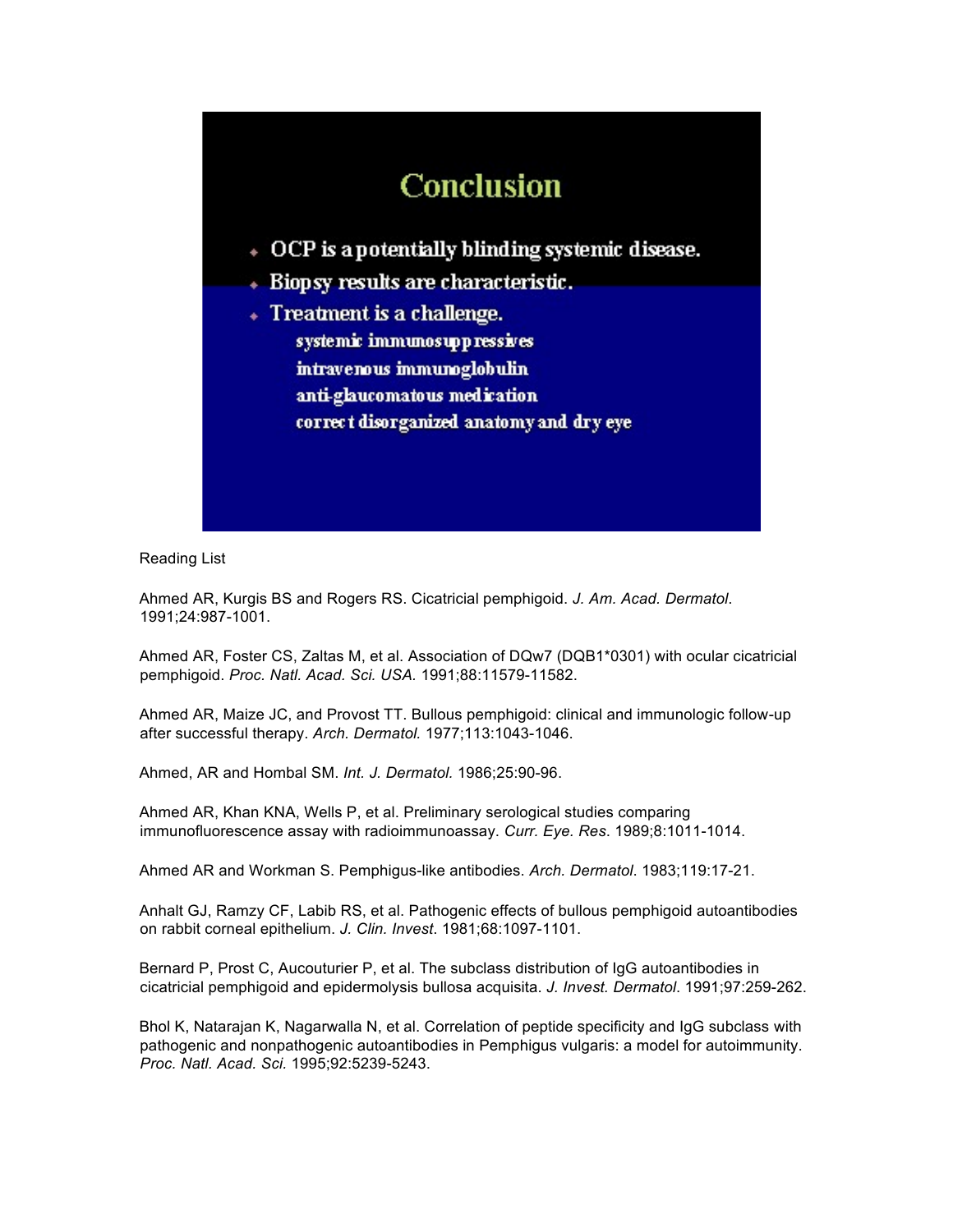Bhol K, Mohimen A, Neumann R, et al. Differences in the anti-basement membrane zone antibodies in ocular and pseudo-ocular cicatricial pemphigoid. *Curr. Eye Res.* 1996;15:521-532.

Burgeson RE, Chiquet M, Deutzmann R, et al. *Matrix Biol*. 1994;14:209-211.

Domloge-Hultsch N, Anhalt GJ, Gammon WR, et al. Antiepiligrin cicatricial pemphigoid.*Arch. Dermatol*. 1994;130:1521-1529.

Domloge-Hultsch N, Gammon WR, Briggaman RA, et al. Epiligrin, the major human keratinocyte integrin ligand, is a target in both an acquired autoimmune and an inherited subepidermal blistering skin disease. *J. Clin. Invest*. 1992;90:1628-1633.

Elner SG and Elner VM. 1996. The Integrin Superfamily and the Eye. *Invest. Ophthalmol. Vis. Sci.* 37:696-701.

Foster CS. Cicatricial Pemphigoid. Thesis for the American Ophthalmological Society.*Trans. Am. Ophthalmol. Soc.* 1986;84:527-663.

Franklin RM and Fitzmorris CT. Antibodies against conjunctival basement membrane zone: occurrence in cicatricial pemphigoid. *Arch. Ophthalmol*. 1983;101:1611-1613.

Gammon WR, Merritt CC, Lewis DM, et al. An *in vitro* model of immune complex-mediated basement membrane zone separation caused by pemphigoid antibodies, leukocytes, and complement. *J. Invest. Dermatol.* 1982;78:285-290.

Gudula Kirtschig M, Marinkovich P, Burgeson RE and Yancey KB. Anti-basement membrane autoantibodies in patients with anti-epiligrin cicatricial pemphigoid bind the a subunit of laminin 5. *J. Invest Dermatol.* 1995;105:543-548.

Hynes RO. Integrins: versatility, modulation, and signaling in cell adhesion. *Cell*1992;69:11-25.

Jeffes EB, Kaplan RP and Ahmed AR. *J. Clin. Immunol.* 1984;4:359-363.

Jones J, Downer CS, Speight PM. Changes in the expression of integrins and basement membrane proteins in benign mucous membrane pemphigoid. *Oral Dis*. 1995;1:159-165.

Mohimen A, Neumann R, Foster CS and Ahmed AR. Detection and partial characterization of ocular cicatricial pemphigoid antigens on COLO and SCaBER tumor cell lines. *Curr. Eye Res.* 1993;12(8):741-752.

Mondino BJ, Brown SI, Lempert S, Jenkins MS. The acute manifestations of ocular cicatricial pemphigoid: diagnosis and treatment. *Ophthalmology*. 1979;86(4):543-555.

Niessen CM, Hogervorst F, Jaspars LH, et al. The a 6b 4 integrin is a receptor for both laminin and kalinin. *Exp. Cell. Res*. 1994;360-367.

Olmsted JB. Affinity purification of antibodies from diazotized paper blots of heterogeneous protein samples. *J. Biol. Chem.* 1981;256:11955-11957.

Shimizu H, Masunaga T, Ishiko A, et al. Autoantibodies from patients with cicatricial pemphigoid target different sites in epidermal basement membrane. *J. Invest. Dermatol.*1995;104:370-373.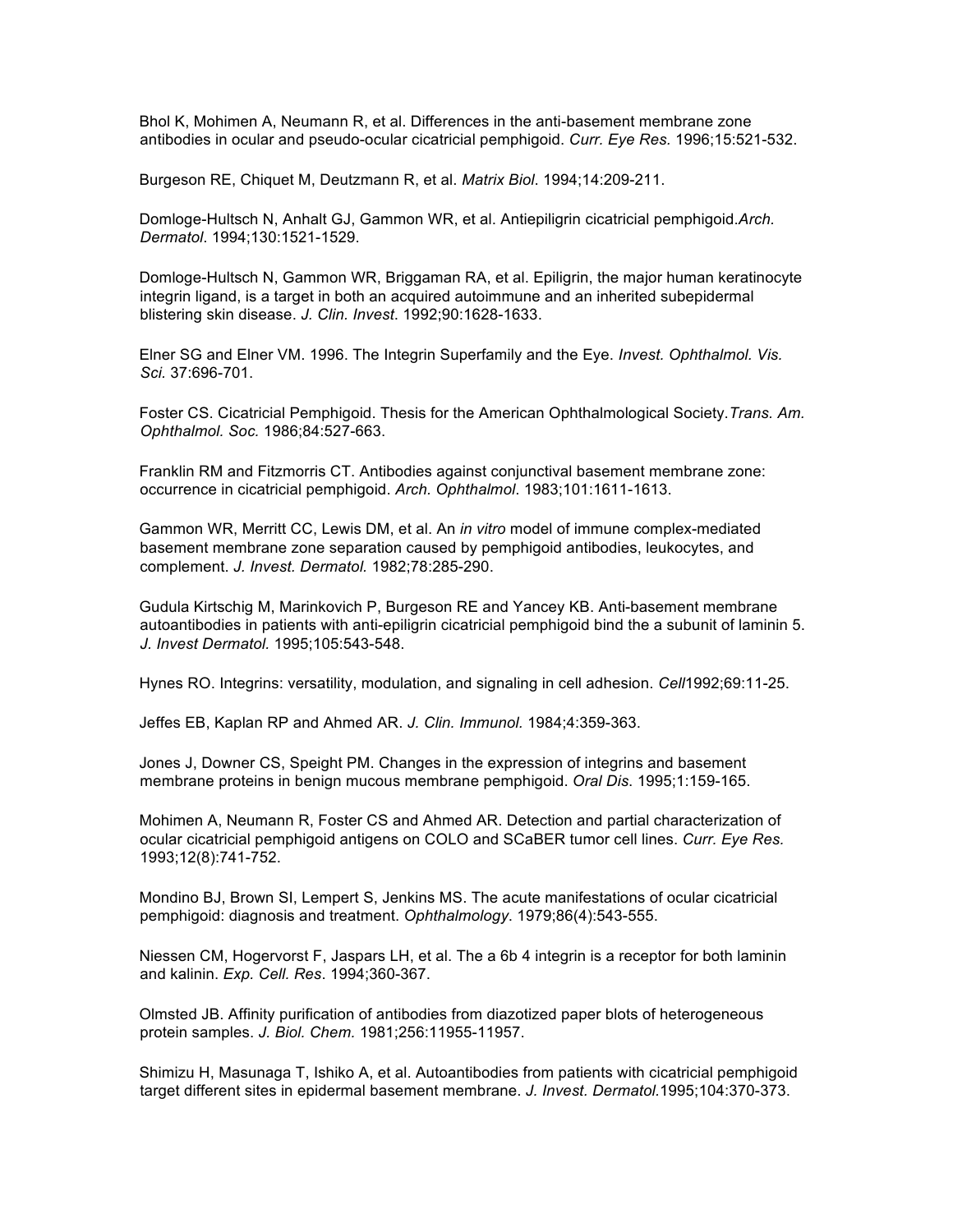Sonnenberg A, de Melker AA, Martinez de Velasco AM, et al. *J. Cell. Sci*. 1993;106:1083-1102.

Sonnenberg A, Calfat J, Janssen H, et al. Integrin a 6b 4 complex is located in hemidesmosomes, suggesting a major role in epidermal cell-basement membrane adhesion. *J. Cell Biol.* 1991;113:907-917.

Tyagi S, Bhol K, Natarajan K, et al. Ocular cicatricial pemphigoid antigen: partial sequence and biochemical characterization. *Proc. Natl. Acad. Sci. USA*. 1996;93:14714-14719.

Venning VA, Allen J, Alpin JD, et al. The distribution of a 4b 6-integrins in lesional and nonlesional skin in bullous pemphigoid. *Br. J. Dermatol*. 1992;127:103-111. **Review** 

#### **Questions for Ocular Cicatricial Pemphigoid**

#### **by Erik Letko, M.D.** 1.

All of the following statements about OCP are true EXCEPT:

- a. average age of onset is 60-70 years, but younger patients can be affected as well
- b. diagnosis during early stages is difficult
- c. the course is characterized by chronic relapsing and remitting cicatrizing conjunctivitis d. male to female ratio is 2:1
- 2. The site of antibody deposition in conjunctiva in patients with OCP is:
	- a. epithelium
	- b. stroma
	- c. epithelial basement membrane
	- d. all above
- 3. Cicatricial pemphigoid can affect:
	- a. scalp
	- b. urethra
	- c. oral mucosa
	- d. all above
- 4. All of these findings can be secondary to OCP EXCEPT:
	- a. iritis
	- b. corneal defects
	- c. glaucoma
	- d. limbal stem cell deficiency
- 5. Cicatrizing conjunctivitis can be caused by all the following conditions EXCEPT:
	- a. adenovirus
	- b. superior limbal keratoconjunctivitis
	- c. rosacea
	- d. multiple eye surgeries